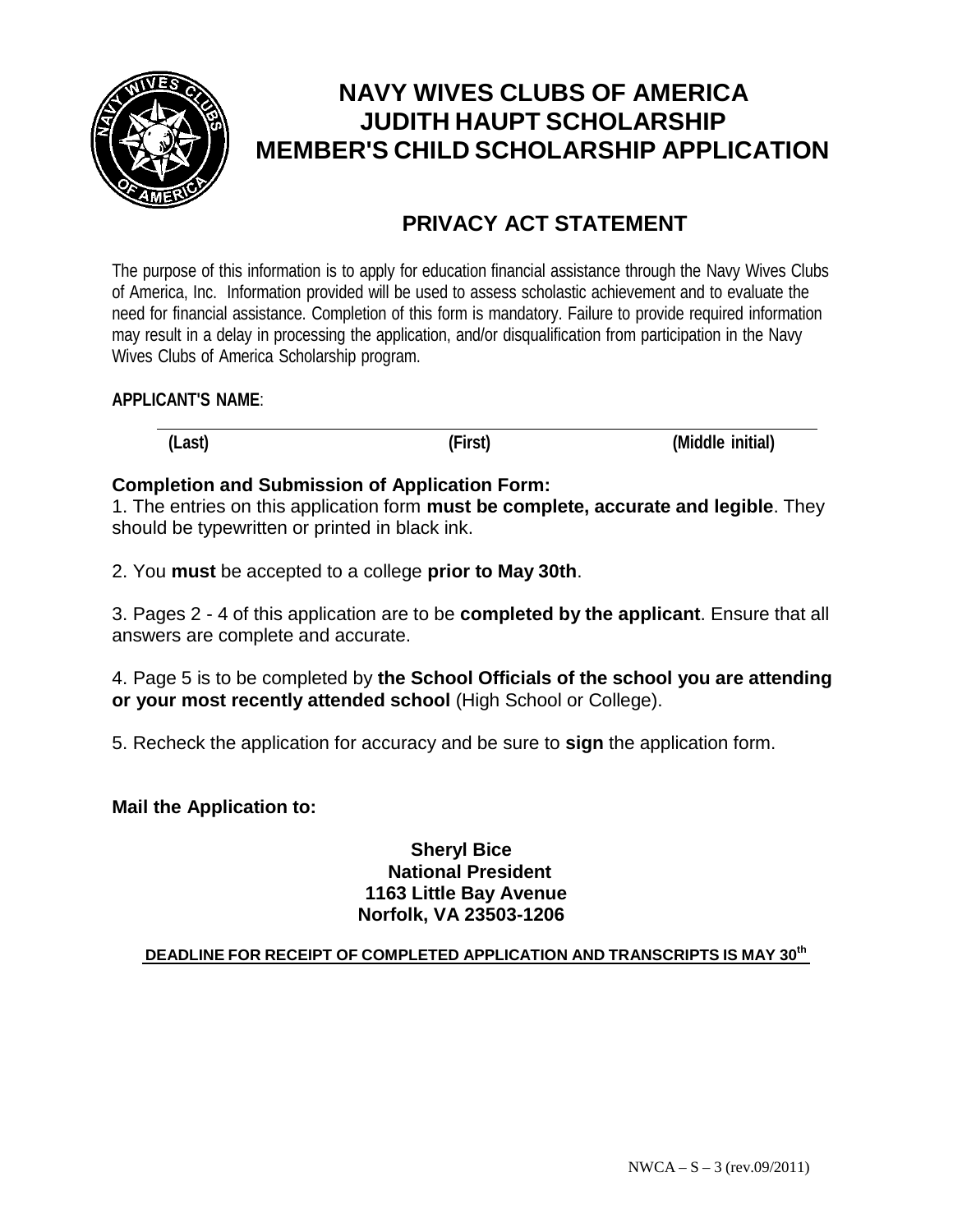

## **NAVY WIVES CLUBS OF AMERICA JUDITH HAUPT SCHOLARSHIP MEMBER'S CHILD SCHOLARSHIP APPLICATION**

### **SECTION I PERSONAL INFORMATION**

**Applicant's Name (last, first, middle initial)**

**Applicant's Address, City, State, Zip**

**Applicant's age on May 30th Applicant's Phone Number**

**Applicant's Email Address**

**Name of Parent and NWCA Club Name and Number they belong to**

### **SECTION I I APPLICANT'S EDUCATION INFORMATION**

| NAME & LOCATION OF HIGH SCHOOL ATTENDING OR GRADUATE<br>OF:                                        |                             | DATE OF ATTENDANCE<br>FROM:                 | TO: | <b>GRADUATED</b><br>(MONTH/YEAR)                     |  |              |
|----------------------------------------------------------------------------------------------------|-----------------------------|---------------------------------------------|-----|------------------------------------------------------|--|--------------|
|                                                                                                    |                             |                                             |     |                                                      |  |              |
|                                                                                                    |                             |                                             |     |                                                      |  |              |
|                                                                                                    |                             |                                             |     |                                                      |  |              |
|                                                                                                    |                             |                                             |     |                                                      |  |              |
| <b>NAME &amp; LOCATION OF COLLEGES, VOCATIONAL</b><br>AND/OR BUSINESS SCHOOLS PREVIOUSLY ATTENDED: |                             | FROM: (MONTH/YEAR)                          |     | TO: (MONTH/YEAR)                                     |  |              |
|                                                                                                    |                             |                                             |     |                                                      |  |              |
|                                                                                                    |                             |                                             |     |                                                      |  |              |
|                                                                                                    |                             |                                             |     |                                                      |  |              |
| NAME & ADDRESS OF COLLEGE YOU ARE NOW<br>ATTENDING OR WHERE ACCEPTED:                              | <b>NOW</b><br><b>ATTEND</b> | <b>ACCEPTED FOR</b><br><b>NEXT SEMESTER</b> |     | <b>ANNUAL EXPENSES:</b><br><b>TUITION &amp; FEES</b> |  | <b>OTHER</b> |
|                                                                                                    |                             |                                             |     |                                                      |  |              |
|                                                                                                    |                             |                                             |     |                                                      |  |              |
|                                                                                                    |                             |                                             |     |                                                      |  |              |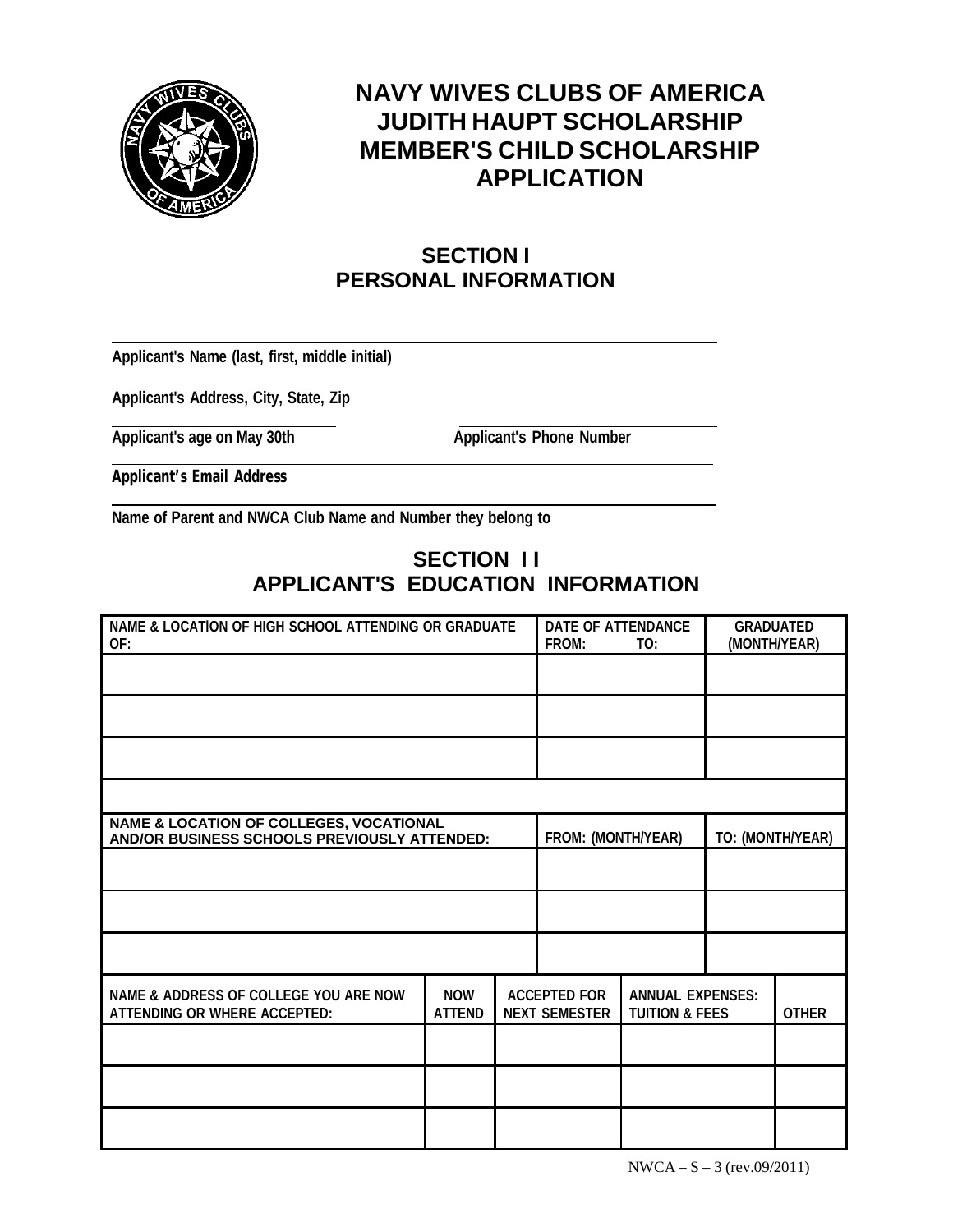

## **NAVY WIVES CLUBS OF AMERICA JUDITH HAUPT SCHOLARSHIP MEMBER'S CHILD SCHOLARSHIP APPLICATION**

### **FINANCIAL INFORMATION**

| Amount available for applicant's schooling:                      |       |                                                                                                                                                                                                                                |         |
|------------------------------------------------------------------|-------|--------------------------------------------------------------------------------------------------------------------------------------------------------------------------------------------------------------------------------|---------|
| Educational Funds received/awarded for next year:                |       |                                                                                                                                                                                                                                |         |
| Veterans Benefits (12 mos)                                       |       |                                                                                                                                                                                                                                |         |
| Social Security (12 mos)                                         |       |                                                                                                                                                                                                                                |         |
| Applicant's Savings & Income:                                    |       |                                                                                                                                                                                                                                |         |
| Loans:                                                           |       | Source:                                                                                                                                                                                                                        |         |
| Grants:                                                          |       | Source:                                                                                                                                                                                                                        |         |
| Scholarships:                                                    |       | Source:                                                                                                                                                                                                                        |         |
| Other:                                                           |       | Source: Source: Source: Source: Source: Source: Source: Source: Source: Source: Source: Source: Source: Source: Source: Source: Source: Source: Source: Source: Source: Source: Source: Source: Source: Source: Source: Source |         |
| Total FUNDS Available for Education:                             |       |                                                                                                                                                                                                                                |         |
| Gross Income Last Year (All Sources):                            |       |                                                                                                                                                                                                                                |         |
| Anticipated Gross Income this Year:                              |       |                                                                                                                                                                                                                                |         |
| Monthly Expenses: (Rent, Car Payments, Credit Cards, Utilities.) |       |                                                                                                                                                                                                                                |         |
| Amount:<br>Type:                                                 | Type: |                                                                                                                                                                                                                                | Amount: |
| 1.                                                               | 2.)   |                                                                                                                                                                                                                                |         |
| 3.                                                               | 4.)   |                                                                                                                                                                                                                                |         |
| 5.)                                                              | 6.)   |                                                                                                                                                                                                                                |         |
| 7.)                                                              | 8.    |                                                                                                                                                                                                                                |         |
|                                                                  |       |                                                                                                                                                                                                                                |         |

Write a brief summary as to why you feel you should be awarded this scholarship and any special circumstances (financial or other) which you desire to bring to the attention of the committee*. (Use back of page or additional sheets if necessary.)*

Certification Statement: I DECLARE THAT, TO THE BEST OF MY KNOWLEDGE, THE INFORMATION IN THIS APPLICATION IS **COMPLETE, TRUE AND ACCURATE**. IF REQUESTED, I AGREE TO PROVIDE APPROPRIATE DOCUMENTARY EVIDENCE IN SUPPORT OF THIS STATEMENT.

**Signature** of Applicant **Date**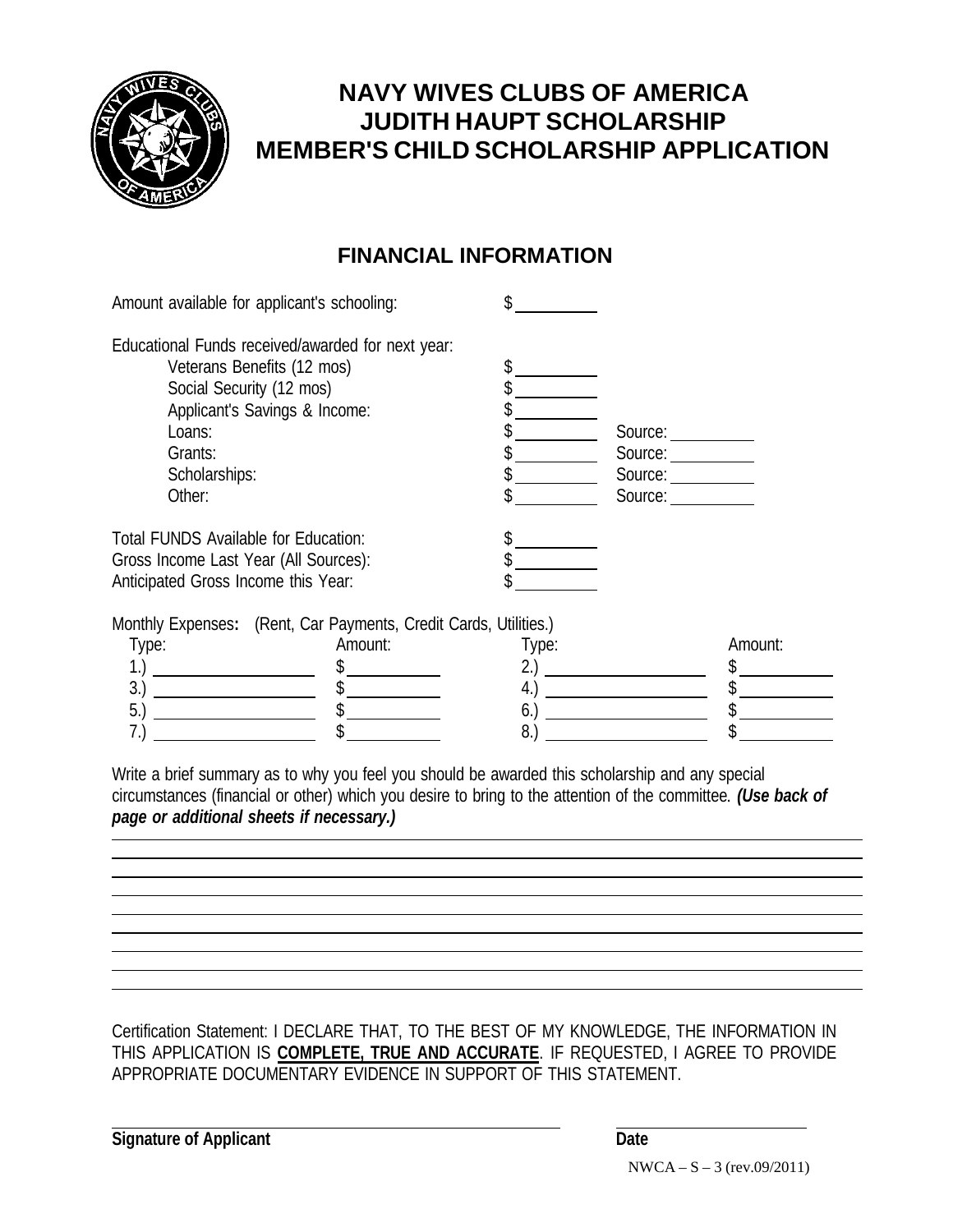

# **NAVY WIVES CLUBS OF AMERICA JUDITH HAUPT SCHOLARSHIP MEMBER'S CHILD SCHOLARSHIP APPLICATION**

### **HIGH SCHOOL OR COLLEGE TRANSCRIPT REQUEST**

### PRIVACY ACT STATEMENT

The purpose of this request is to obtain information about the academic performance of the applicant, and it will be used by the scholarship sponsoring organization to evaluate applicant's academic achievement. Applicant must authorize release of transcript data; failure to do so may result in delay, improper processing, or disqualification of the applicant from participation in the Navy Wives Clubs of America, Inc., NMCCG Enlisted Dependent Spouse Scholarship program. The below named high school/college has my permission to release my official transcript to the National Vice President of Navy Wives Clubs of America, Inc.

The below named high school/college has my permission to release my official transcript to the National Vice President of Navy Wives Clubs of America, Inc.

**Signature of Applicant**

**High school or college officials are requested to complete this form. Attach a copy of the student's OFFICIAL TRANSCRIPT including grades achieved and return to the address below no later than May 30th. Incomplete information on this form, or receipt after May 30th will result in the student's disqualification from scholarship consideration.**

**MAIL TO:**

**Sheryl Bice National President 1163 Little Bay Avenue Norfolk, VA 23503-1206**